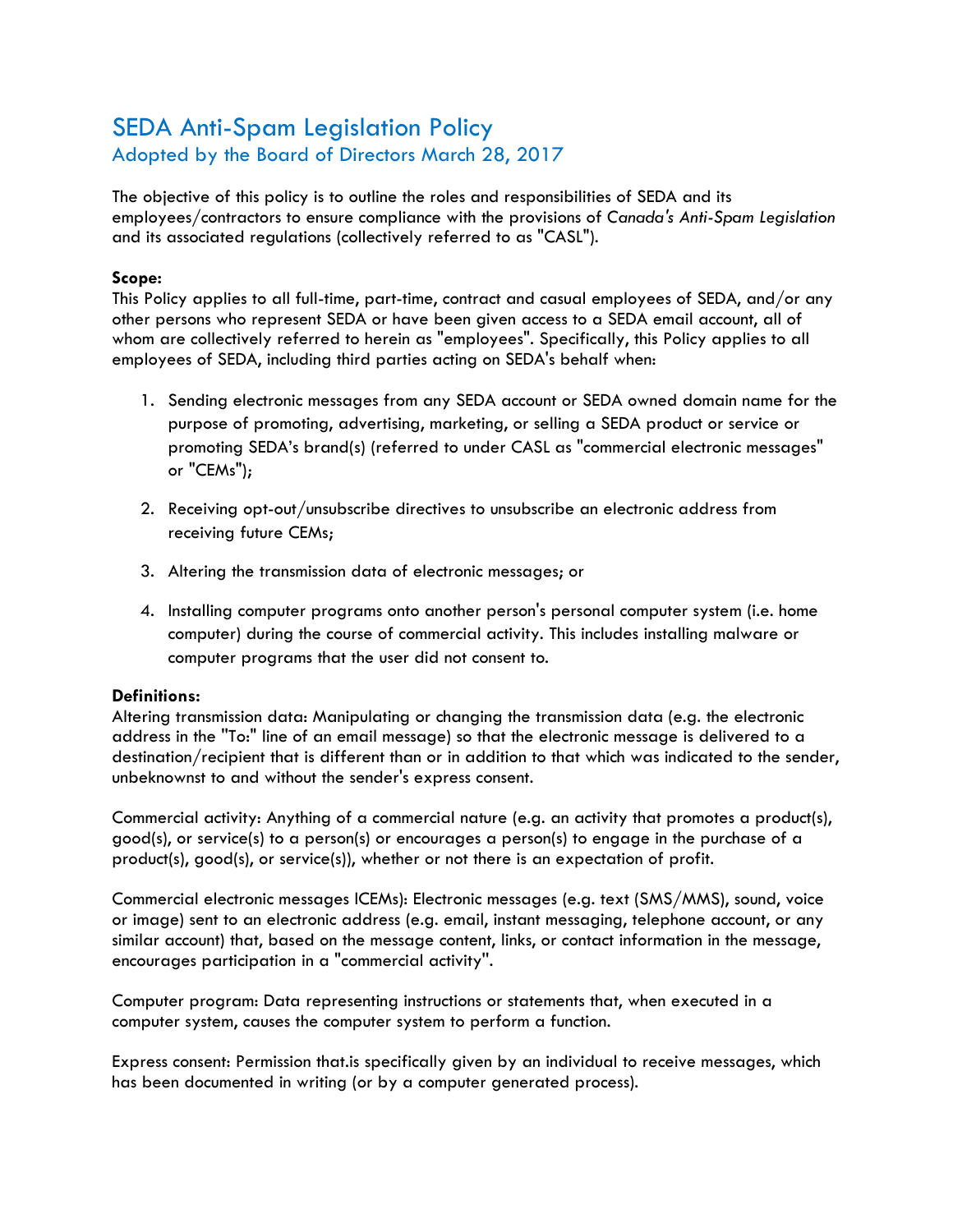Implied consent: Consent that can be inferred based on the nature of the service being provided, that the individual is knowingly giving permission(eg: membership status).

Social media: Digital technologies and practices that enable people to use, create, and share content in many forms, including text, images, audio, video, and other multimedia communications. Examples include blogs, social networking websites such as Facebook, Twitter and Linkedln, and videosharing websites such as YouTube.

Transmission data: The information about where, how, and when electronic communication is sent (e.g. the sender's and recipient's domain/email address/phone number, the date/time the message was sent, etc.).

Third party: A Third Party is an entity or individual that supplies a particular service or commodity to SEDA. The terms third party, third party provider, service provider, affinity partner, vendor and supplier and consultant can be used interchangeably.

## **Policy:**

General Principles:

- a. Sending CEMs
	- Every person governed by this Policy will be responsible for ensuring they meet prescribed
	- CASL requirements for the sending of CEMs and unsubscribing an electronic address from receiving future CEMs.

### All outbound CEMs will:

- 1. Have the requisite (implied or express) consent from the recipient;
- 2. Identify the SEDA employee sending the information along with requisite SEDA contact information; and
- 4. Provide an easy method for recipients to opt out of receiving CEMs.
- b. Sending messages via Social Media platforms

Direct messages via social media may only be sent if the direct message is in response to an inquiry or a question. Additionally, only SEDA employees or any third parties acting on behalf of SEDA who have been specifically authorized to do so may use external Social Media channels to communicate for SEDA's business purposes. Employees should consult the SEDA Executive Director before sending messages via social media.

c. Consent

All employees will ensure they have prior implied or express consent to send a CEM to an electronic address, unless the CEM is exempt. Please see the CASL CEM and Consent Procedure for more information on consent requirements and exempt CEMs.

#### d. Messaging Formalities

All CEMs sent by employees (including when using third parties to send CEMs on behalf of SEDA) will be sent in accordance with the requirements outlined in the CASL CEM and Consent Procedure.

e. Obtaining Express Consent to Send CEMs Express consent must detail: